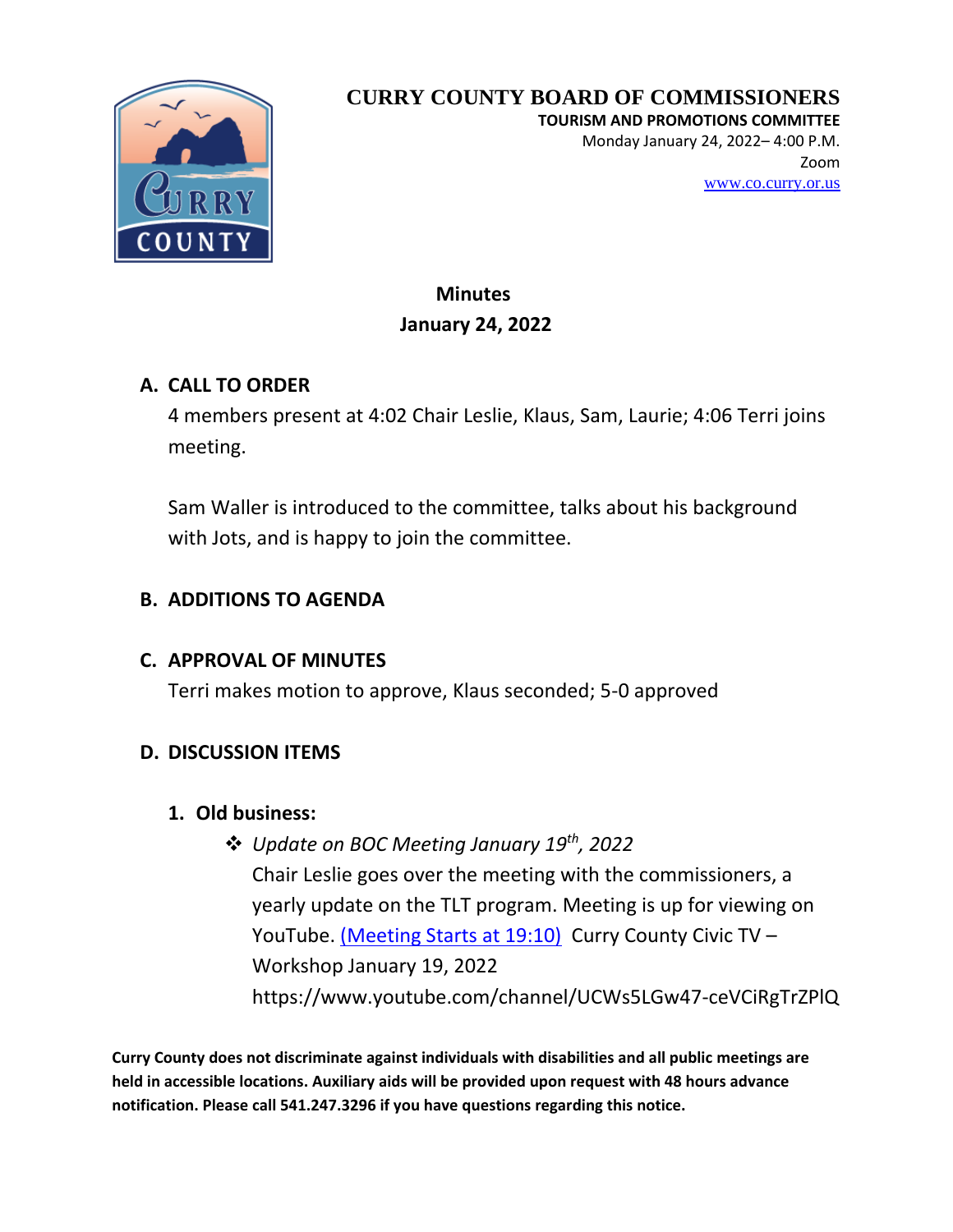

**TOURISM AND PROMOTIONS COMMITTEE**

Monday January 24, 2022– 4:00 P.M. Zoom [www.co.curry.or.us](http://www.co.curry.or.us/)

Commissioners are pleased with the departmental update from Economic Development.

❖ *Update on Lookout (Strategic Planning)*

Secretary Plagge talks about how the core team is working behind the scenes to get all the invitations out to stakeholders, working on an Agenda for the first workshop. She talks about the importance in participating if the committee can make the commitment. Discussion ensued about the date and time.

❖ *Update on Winter Promo's (Madden & Sparkloft)* Secretary Plagge talks about where both agencies are at in the winter to spring promos. She states she has seen the preliminary creative carousel that will be used on Facebook and Google for Madden and that the creatives haven't been shown for Sparkloft but that there was an upcoming meeting for the social media audit. She explained the audit would give the program the opportunity to tighten up messaging and branding.

❖ *Update on Financial Report*

Secretary Plagge talks about the new debits on the account for Tourism Promotions. She thanks the committee's recommendation to date the debits sheet. She feels this will be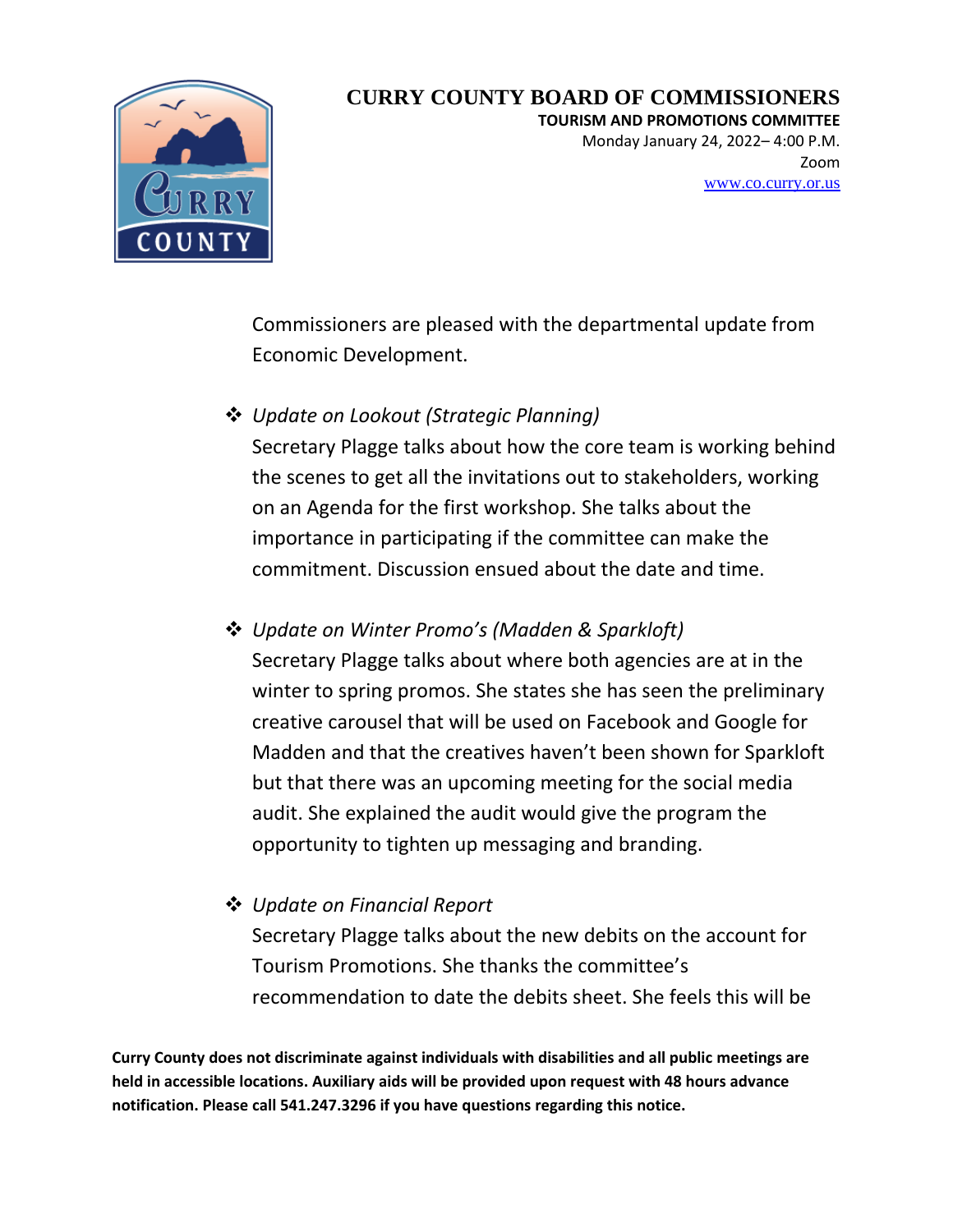

**TOURISM AND PROMOTIONS COMMITTEE**

Monday January 24, 2022– 4:00 P.M. Zoom [www.co.curry.or.us](http://www.co.curry.or.us/)

extremely helpful with keeping up with yearly costs, and will be able to help in data collection in the future.

#### **2. New business:**

# ❖ *Presentation and Discussion for "Love 4th of July" Financial support*

Chair Leslie gives a little background on the history of fireworks in the city and port of Brookings-Harbor. Chair explains how there hasn't been fireworks by the city, and how the last organizer wasn't able to continue because of health issues. Chair then goes on to explain that the presenter began to seek help and funding to bring those back. The presenter Henry Johnson introduces himself and then goes on to explain how he wanted to see this tradition to continue in Brookings-Harbor and how big of an impact it has on all businesses during the weekend. He lends to the success of Gold Beach's fireworks every year and would like to see that happen in Brookings as well. Discussion ensues following the presentation, Secretary Plagge says she loves the idea of granting money to Brookings, but suggests that are goal as a committee is to be fair and equitable to our region. Chair Leslie suggests that the committee than make the same grant to each of the regions 4<sup>th</sup> of July celebrations. The committee agrees in